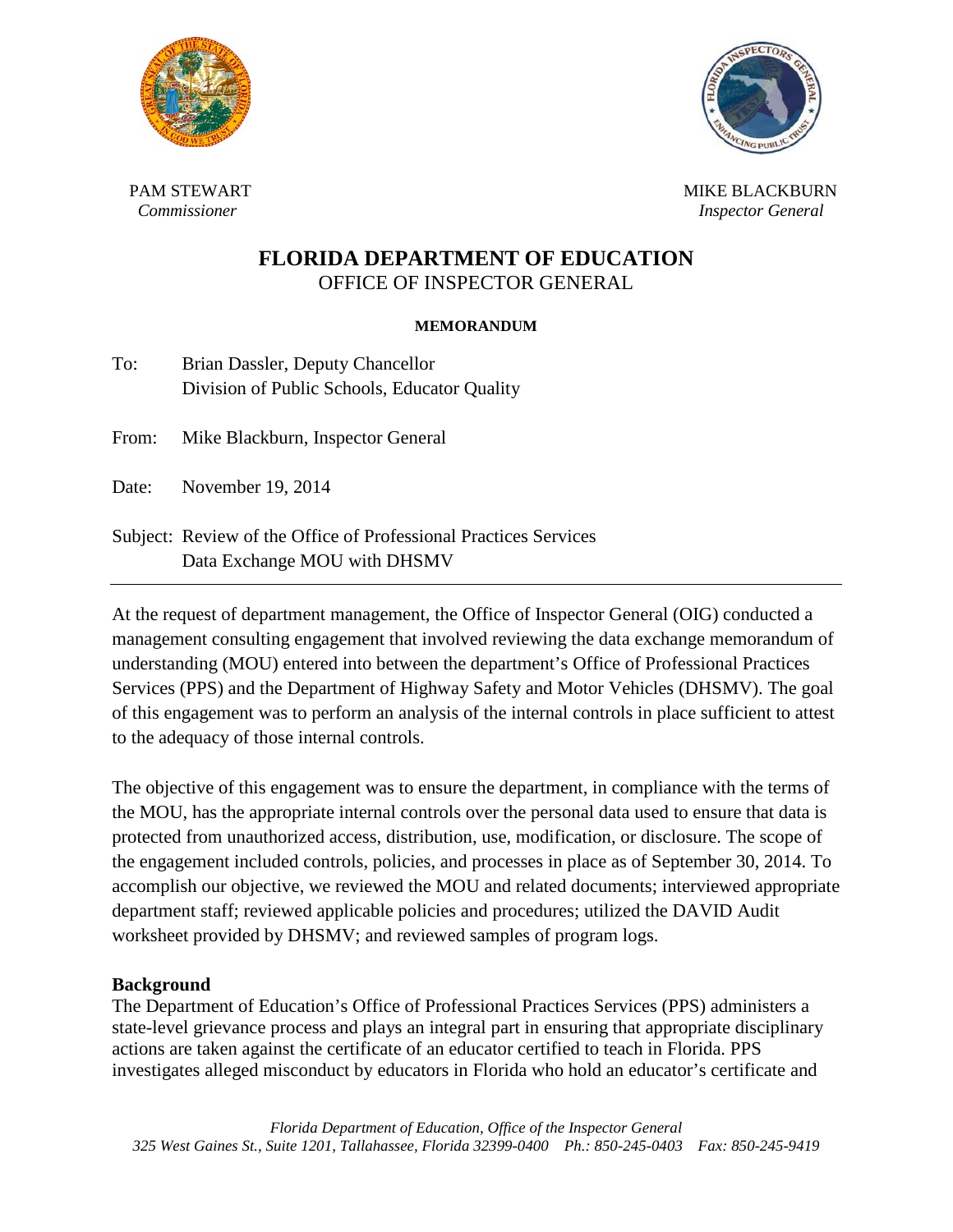pursues disciplinary actions against the certificates of educators found to have committed acts of misconduct. In order to locate individuals that are party to an investigation of educator misconduct, PPS is permitted access to driver license and motor vehicle data through a Memorandum of Understanding (MOU) with the Department of Highway Safety and Motor Vehicles (DHSMV).

On September 26, 2013, PPS renewed its MOU with DHSMV. The MOU establishes conditions under which DHSMV agrees to provide PPS with electronic access to driver license and motor vehicle data. DHSMV is responsible for ensuring all those who enter into data exchange MOUs have the appropriate internal controls over the personal data sold or used, and protects that data from unauthorized access, distribution, use, modification or disclosure.

Section VI.A of the MOU states, "This MOU is contingent upon the Requesting Party having appropriate internal controls over personal data sold or used by the Requesting party to protect the personal data from unauthorized access, distribution, use, modification, or disclosure. Upon request from the Providing Agency, the Requesting Party must submit an attestation from a currently licensed Certified Public Accountant performed in accordance with American Institute of Certified Public Accountants (AICPA), "Statements on Standards for Attestation Engagement." In lieu of submitting the attestation from a currently licensed Certified Public Accountant, Requesting Party may submit an alternate certification with pre-approval from the Department. In the event the Requesting Party is a governmental entity, the attestation may be provided by the entity's internal auditor or inspector general. The attestation must indicate that the internal controls over personal data have been evaluated and are adequate to protect the personal data from unauthorized access, distribution, use, modification, or disclosure. The attestation must be received by the Providing Agency within 180 days of the written request. The Providing Agency may extend the time to submit the attestation upon written request and for good cause shown by the Requesting Agency."

DHSMV randomly selected the Department of Education for submission of an attestation ensuring that the data is being used in an appropriate manner. The OIG was charged with providing the attestation statement to DHSMV.

## **Results**

We utilized the DAVID Audit worksheet provided by DHSMV to determine if the department was in compliance with the terms of the MOU. We conducted tests and gathered information to address the 14 specified requirements contained in the checklist. Through our review we were able to confirm that PPS generally complied with each requirement, though we did identify some minor deficiencies that needed to be addressed.

Section V. B of the Memorandum of Understanding (MOU) states, "Information exchanged by electronic means will be stored in a place physically secure from access by unauthorized persons." PPS employees utilize the DAVID system and sometimes maintain hard copies of the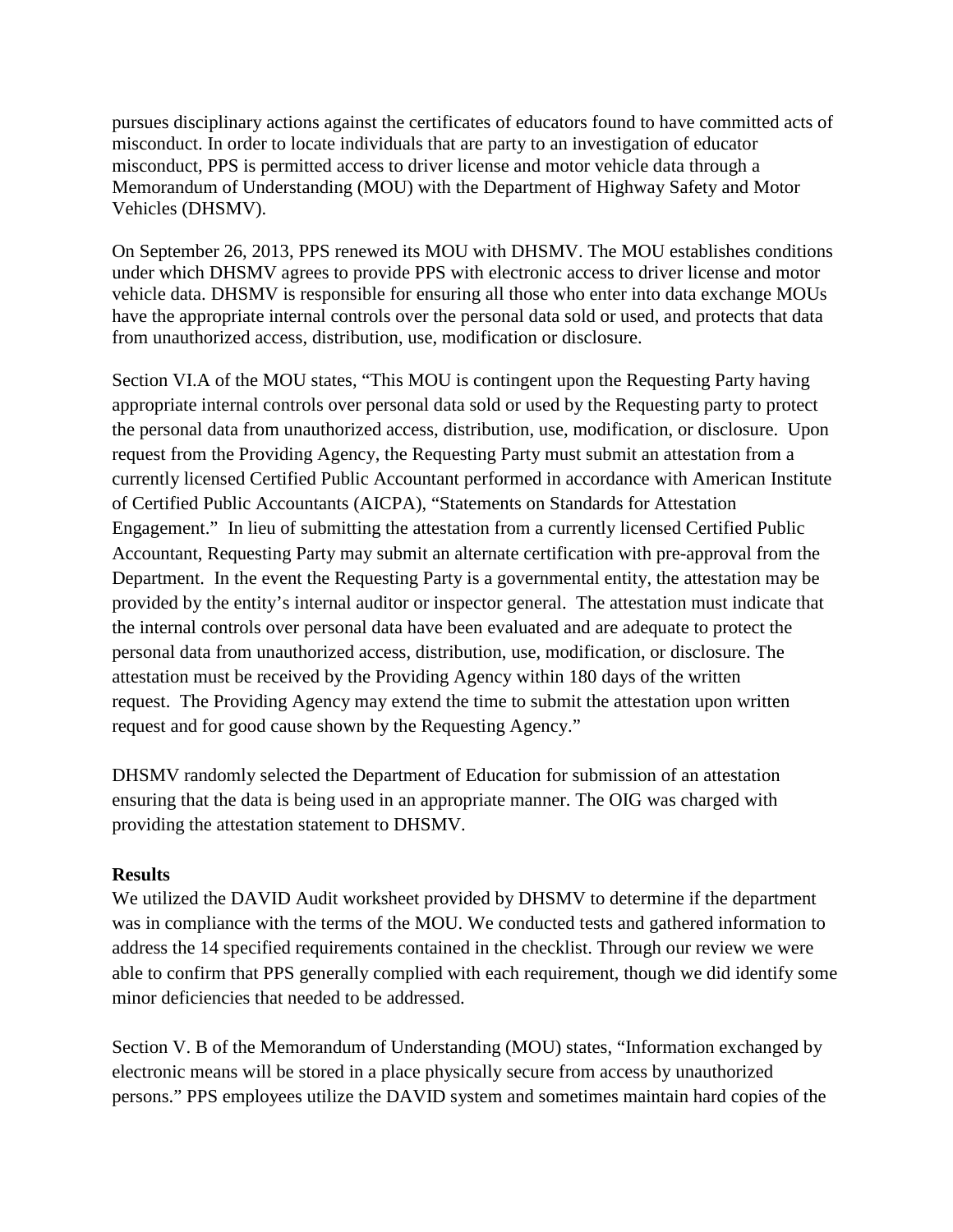information obtained. Therefore, only authorized personnel should have access to their offices. During our initial test, we discovered that OIG security badges allowed access to the Bureau of Educator Certification, which in turn, allowed access to PPS through an entry point connecting the two offices. This information was provided to PPS and the access through this entry point was subsequently corrected. On a follow-up visit we confirmed that the entrances have been modified to allow access to only authorized personnel.

Section V. B of the MOU states the requesting party (PPS) agrees to "Update user access permissions upon termination or reassignment of users within 5 working days and immediately update user access permissions upon discovery of negligent, improper, or unauthorized use or dissemination of information. Conduct quarterly quality control reviews to ensure all current users are appropriately authorized."

Within PPS there are currently 20 active users and 3 inactive users that have been granted access to DAVID. Access permissions were deactivated for two of the inactive users within five days of termination or reassignment. The remaining user left the department on April 25, 2014, but was not listed as inactive until June 6, 2014. However, further review revealed that PPS did suspend the user's access permissions one day prior to the user leaving the department, thereby preventing the user from accessing the database.

A preliminary interview on September 19, 2014 revealed that PPS staff was not aware of the requirement to conduct quarterly quality control reviews. The supervisor did conduct a quality control review upon learning of the requirement and stated that she will continue conducting a review each quarter. This enabled us to confirm that there was a process in place as of September 30, 2014.

## **Conclusion**

Through our review of controls, policies, and processes in place as of September 30, 2014, we have determined that the Department of Education's Office of Professional Practices Services is operating in compliance with the terms set forth by the Data Exchange MOU. As stated in the MOU, the department will submit an attestation indicating that the internal controls over personal data have been evaluated and are adequate to protect the personal data from unauthorized access, distribution, use, modification, or disclosure.

cc: Kathy Hebda, Chief of Staff Marian Lambeth, Chief, Office of Professional Practices Services